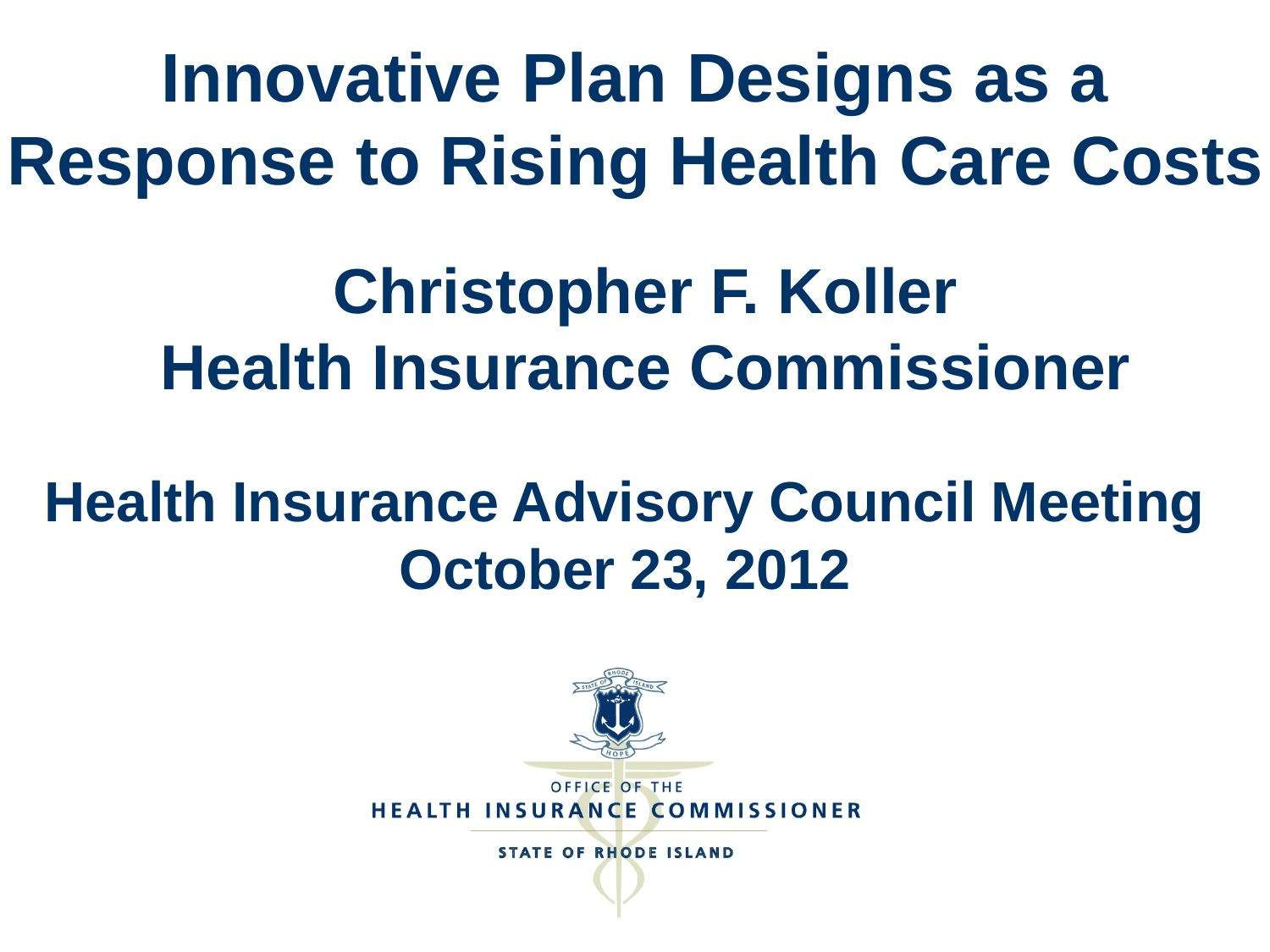

- Understanding the Current Environment
- **Testing Innovation Opportunities**
- Employer Options to Pursue with Payers

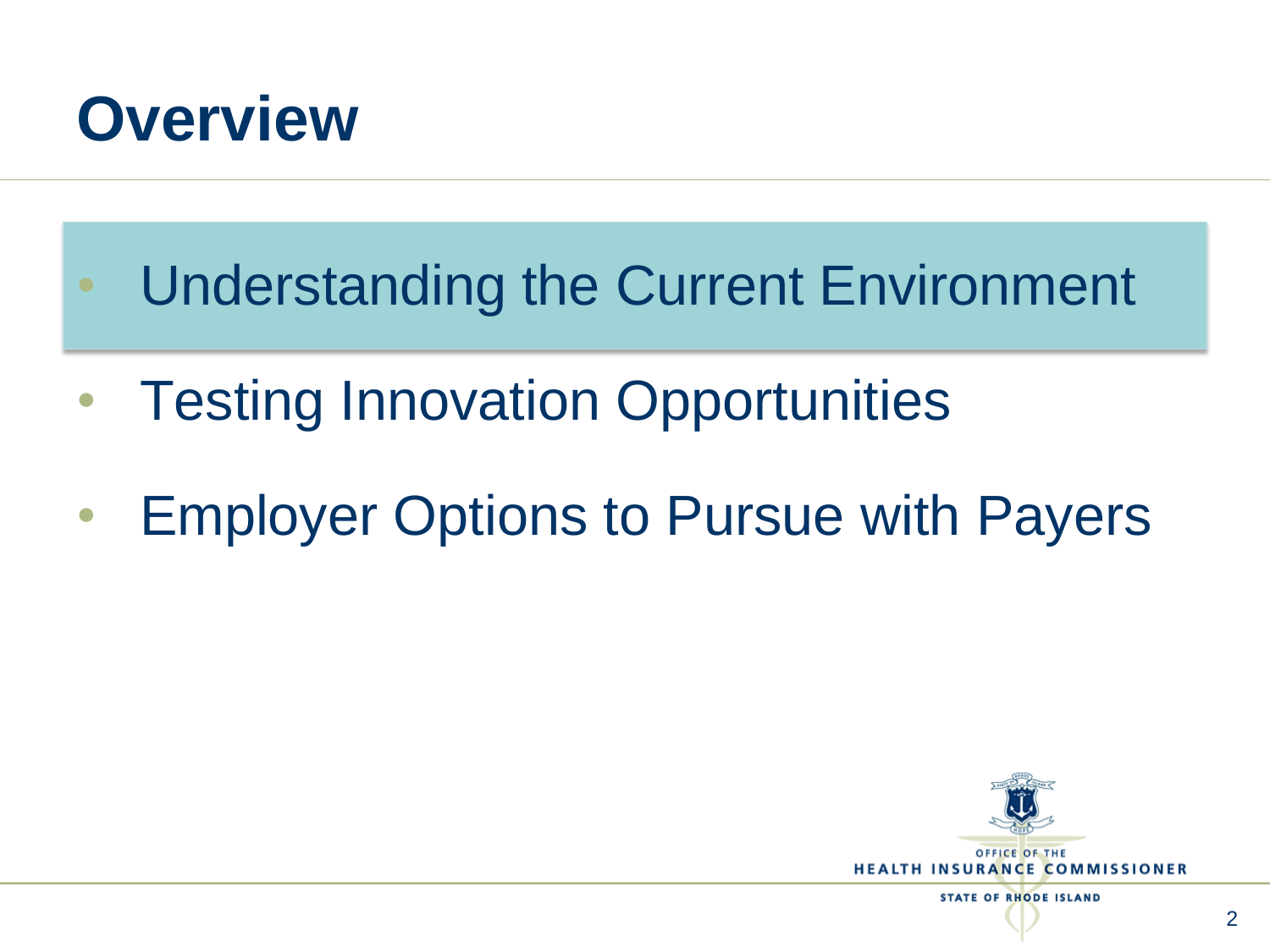# **The Environment for Employers**

- This is a time of significant change.
- Employers continue to find rate increases unmanageable and need to take action.
- Nationally, employers:
	- Continue shifting costs to employees and dependents through increased adoption of high deductible plans
	- Are moving to self-insurance with as few as 200 employees to avoid state benefit mandates and to save on administrative costs
	- Are focusing on directly addressing cost drivers through better management of chronic conditions and promoting wellness
	- Are even considering adopting a direct contribution strategy with uncertain implications under the Affordable Care Act

3

OFFICE OF THE **HEALTH INSURANCE COMMISSIONER STATE OF RHODE ISLAND**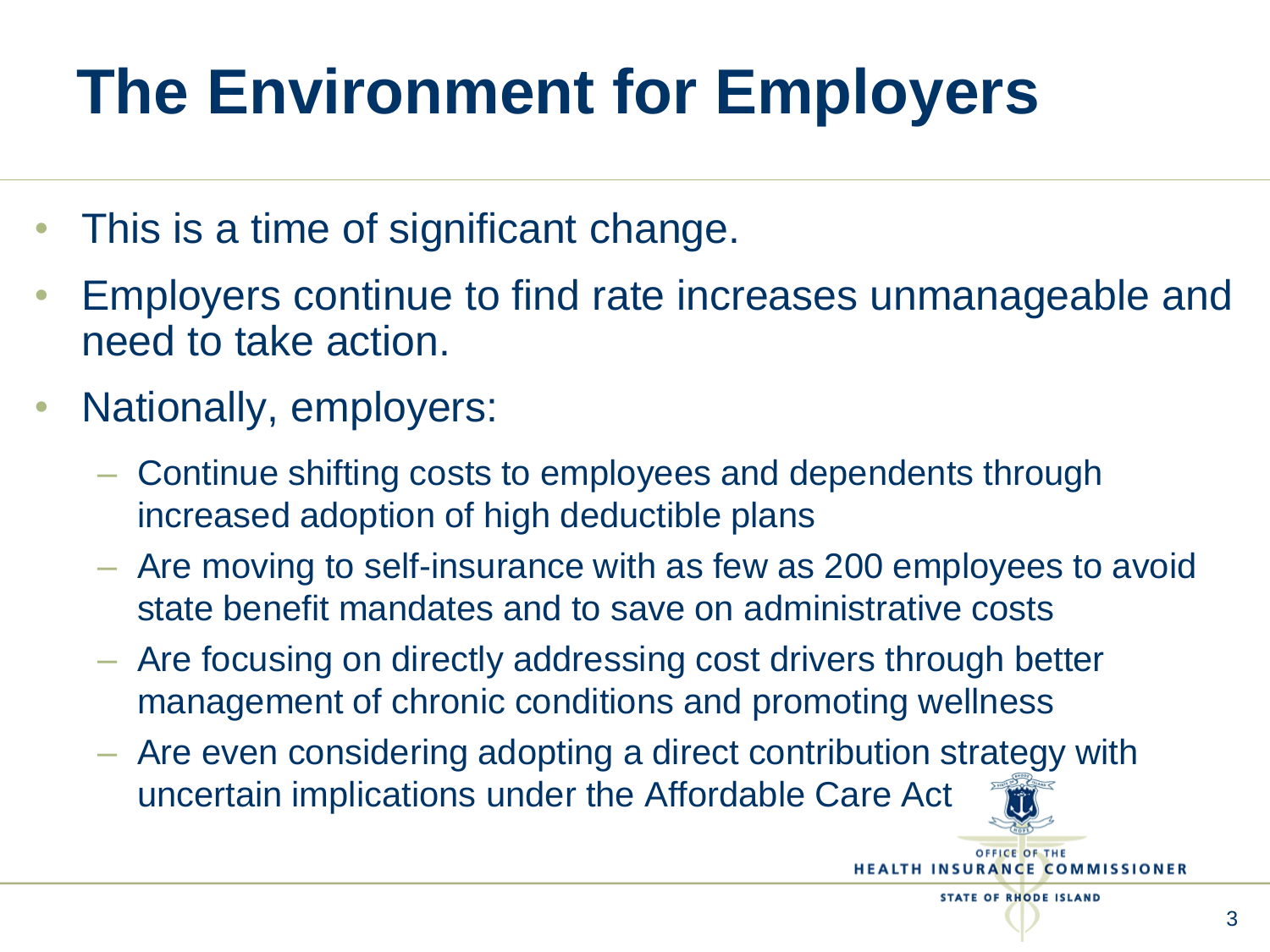## **The Environment for Insurers**

- Insurers must implement the ACA, which removes some traditional levers for controlling costs such as:
	- Medical underwriting
	- Rating bands
	- Annual and lifetime limits on coverage
- Insurers are developing innovative plan designs that pull costs out of the system rather than increase enrollee cost sharing
- This presentation will focus on these latter activities

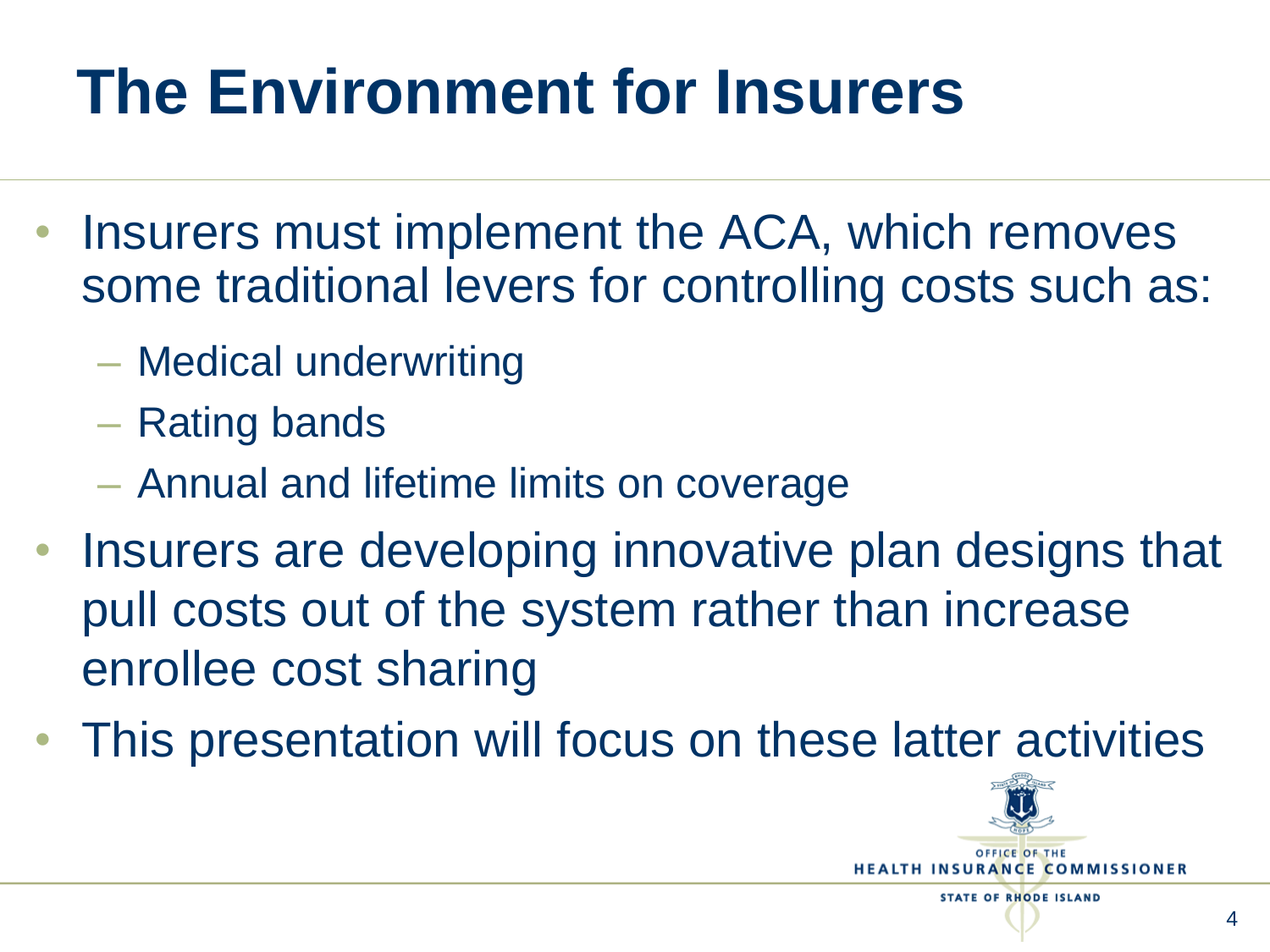

- Understanding the Current Environment
- Testing Innovation Opportunities
- Employer Options to Pursue with Payers

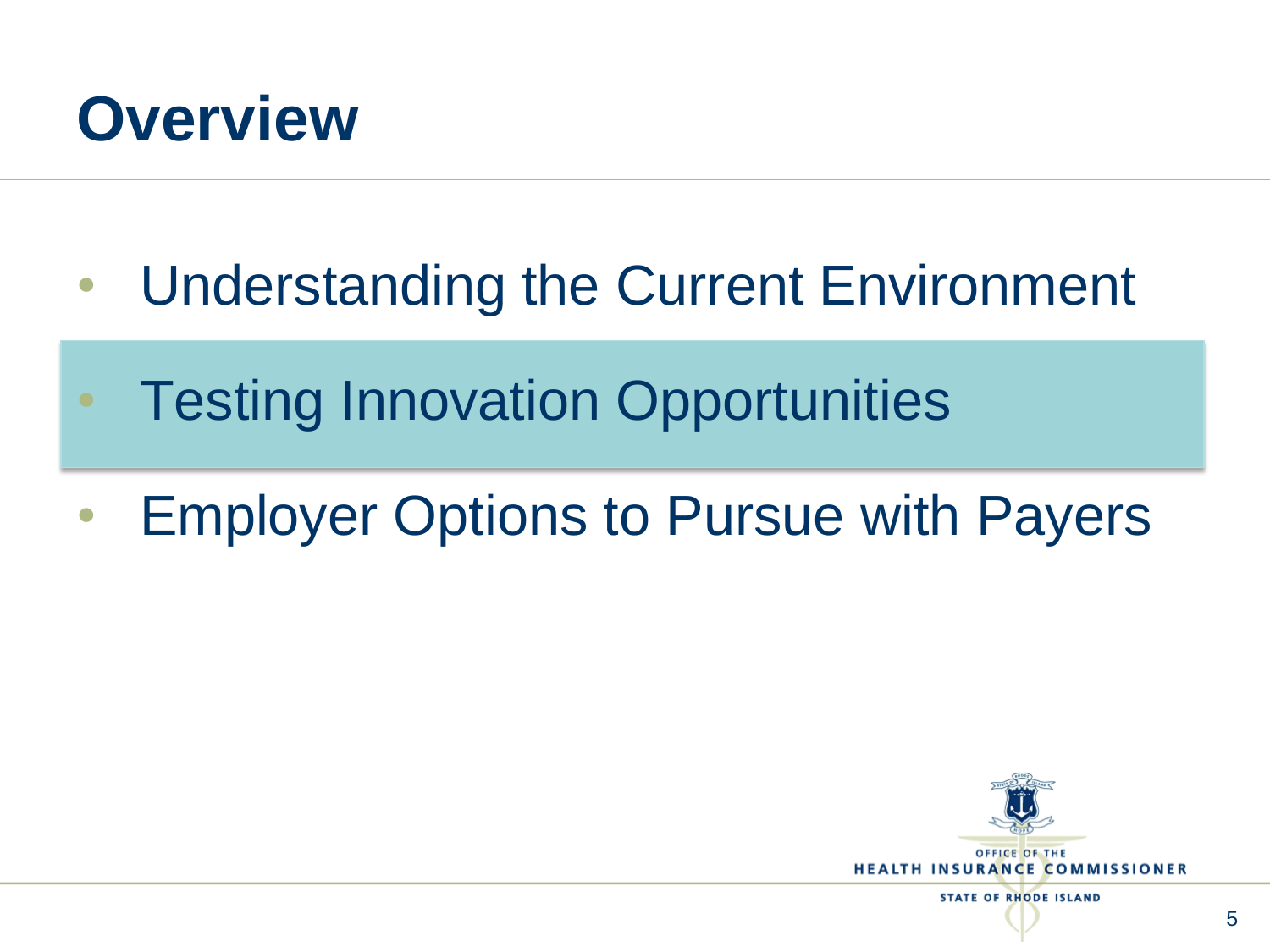## **Responses to Key Cost Drivers**

- Innovative plan designs focus on counteracting three key cost drivers by:
	- Lowering the price of medical care services
	- II. Promoting more efficient use of health care services to reduce unnecessary or inefficient use of services
	- III. Encouraging members to better manage their health to reduce long-term health care costs

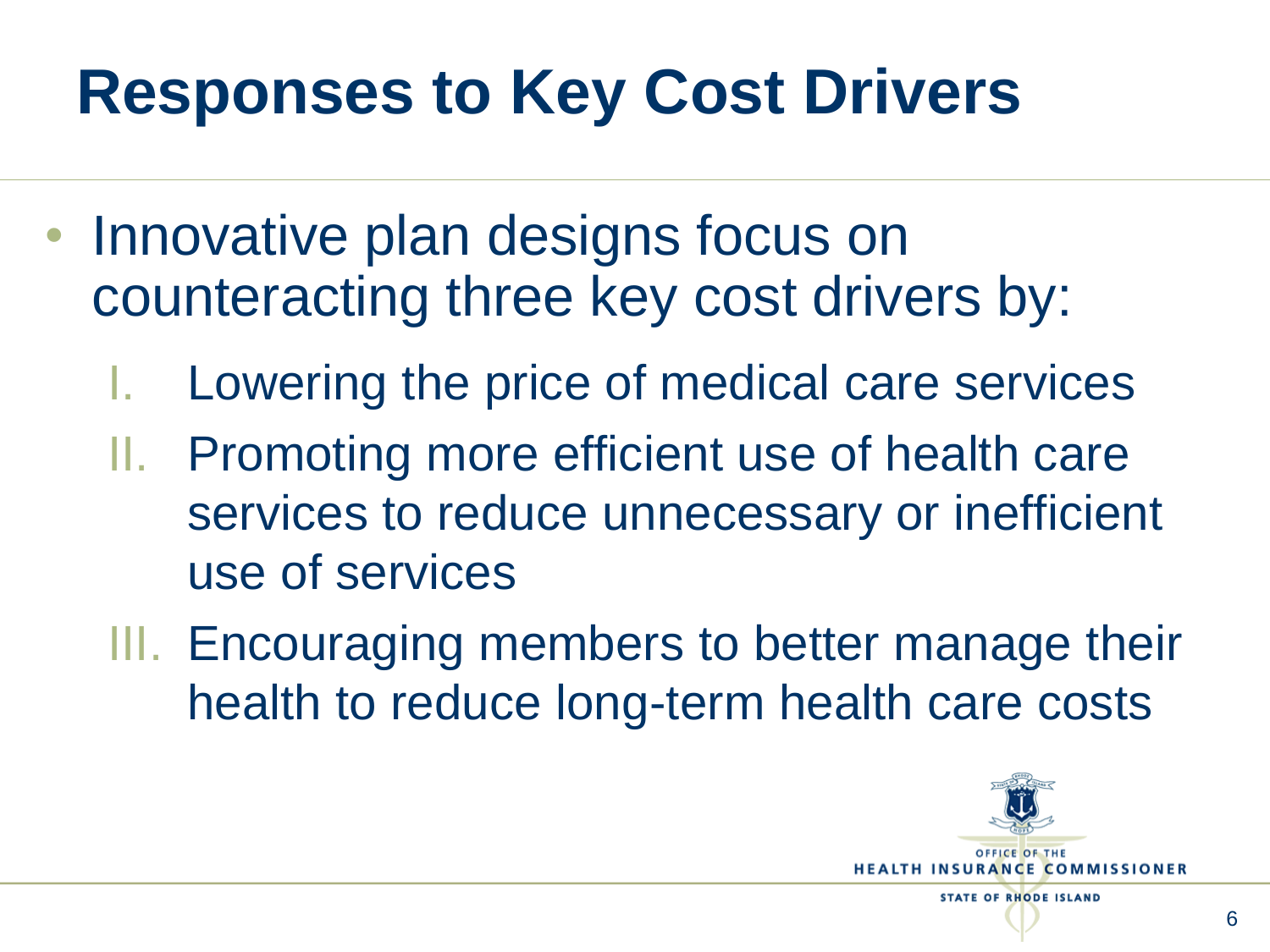#### **I. Lowering the Price of Medical Care Services**

- Unit cost growth has the most significant impact on an insurer's service costs.
	- Utilization, mix of services, and illness burden make up the other cost factors.
- Plans are offering benefit designs organized around a network of providers who have lower reimbursement rates, but provide high quality services ("high-value" networks).

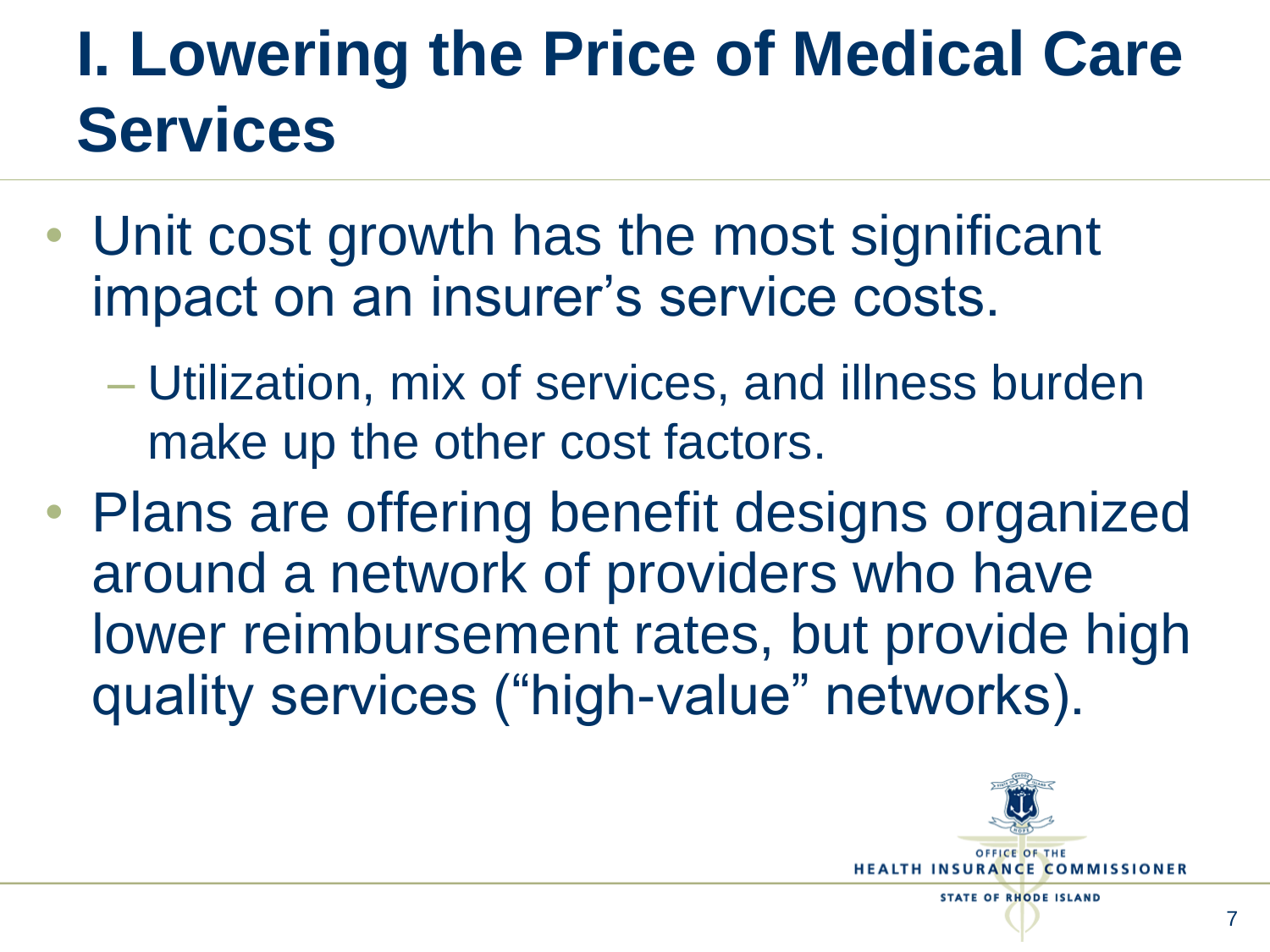# **A. High Value Network Products**

- Limited networks:
	- Usually exclude the highest cost providers
	- Offer savings between 6% and 30% depending on the size and cost structure of the network and the plan design
	- Savings are maximized when the network is narrow and plan design includes aggressive cost sharing
- Examples:
	- In Massachusetts, Harvard Pilgrim Health Care "Focus" excludes Partners HealthCare and several high cost community hospitals, has \$2,400/\$4,800 out-of-pocket maximums and offers 5% to 7% premium savings
	- In Massachusetts, Tufts Health Plan "Community Choice" includes only Steward Health Care with access to Partners HealthCare is services not otherwise available and offers premium savings between 15% and 30%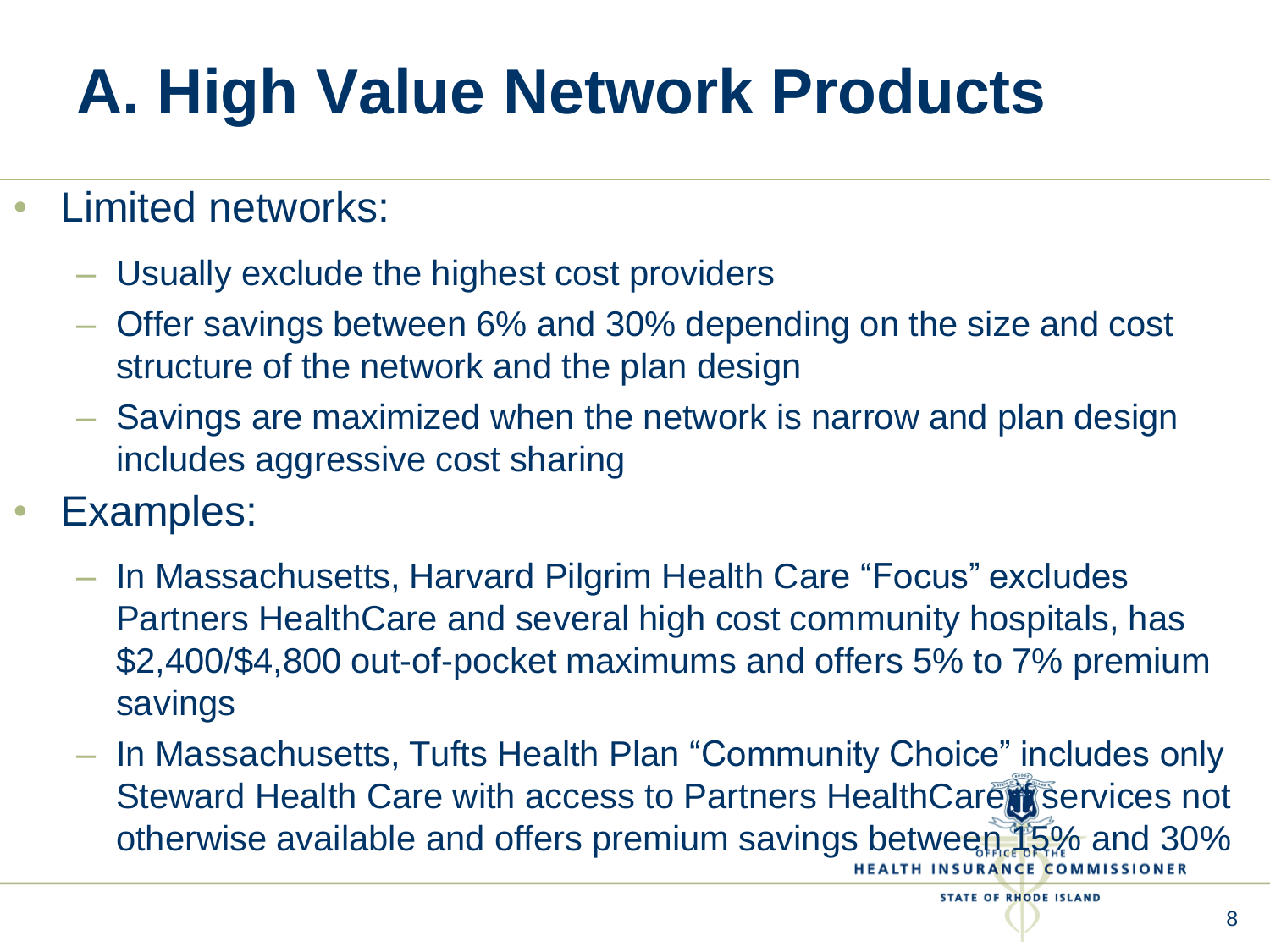## **B. Tiered Networks**

- Second generation creates tiers at the provider organization level, rather than individual provider level:
	- Avoids confusion about tiers and using providers with different tiers for related set of services
	- Builds on creation of provider entities that will be accepting global payments to care for a population of patients
	- Offers savings of 3% to 15%
- Example:
	- In Massachusetts, Tufts Health Plan offers "Your Choice" which tiers hospitals and affiliated doctors together plus freestanding ancillary services.
	- Savings of 15% compared to product with tier 1 co-payment/deductible design, but no additional tiers

**HEALTH INSURANCE COMMISSIONER STATE OF RHODE ISLAND**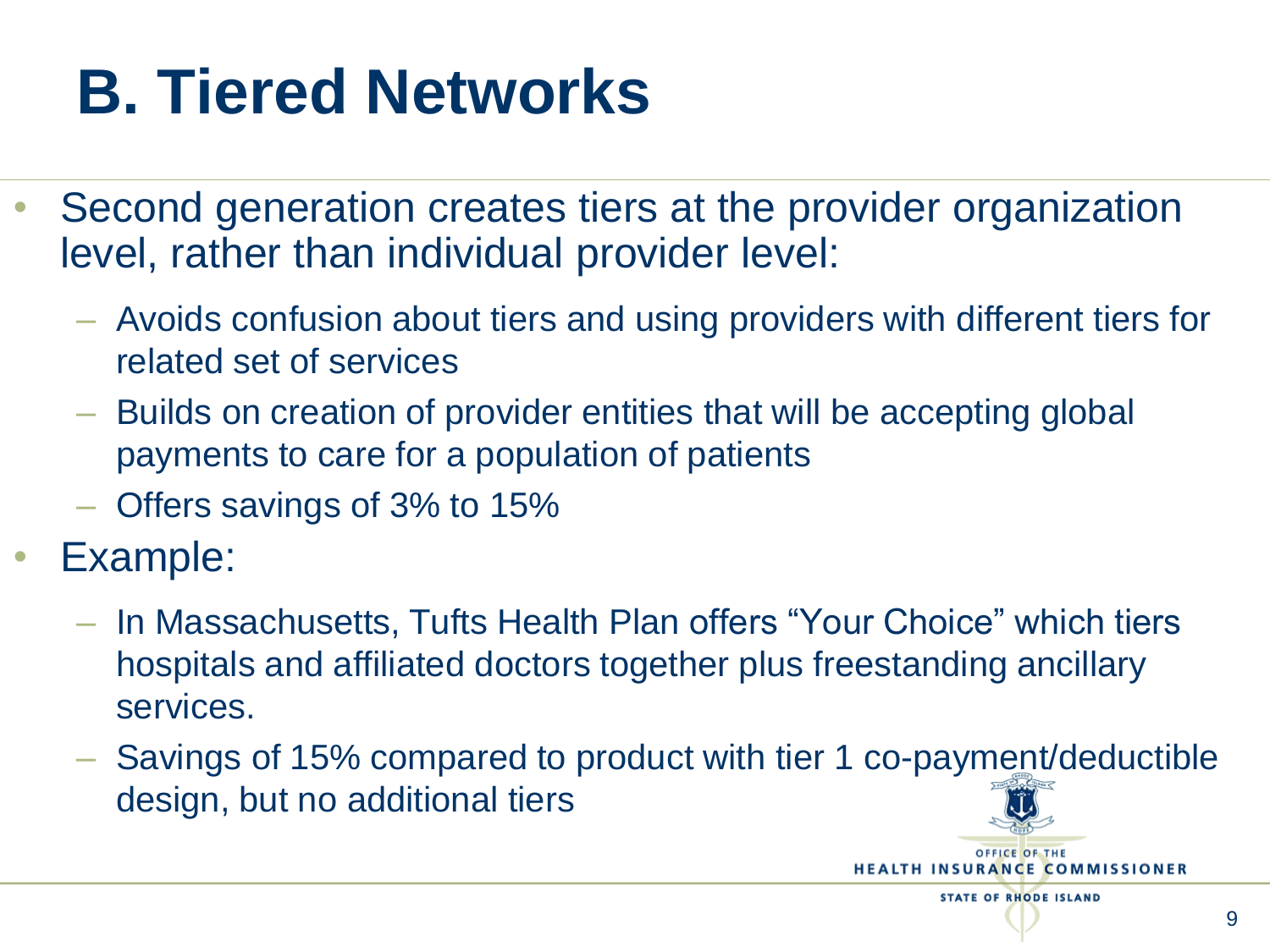## **C. Open Access Product with Selective Network Feature**

- Similar to tiered products, but focus is on open access to all providers in and out of network
- Offers narrow in-network provider network with modest enrollee cost sharing and full access to all other providers with very substantial cost sharing
	- Being built around accountable care organizations or patient-centered medical homes
- Example:
	- In Minnesota, HealthPartners' "CareChoices" enrollees may select 1 of 6 provider/hospital groups with different premiums based on selection

**HEALTH INSURANCE COMMISSIONER STATE OF RHODE ISLAND**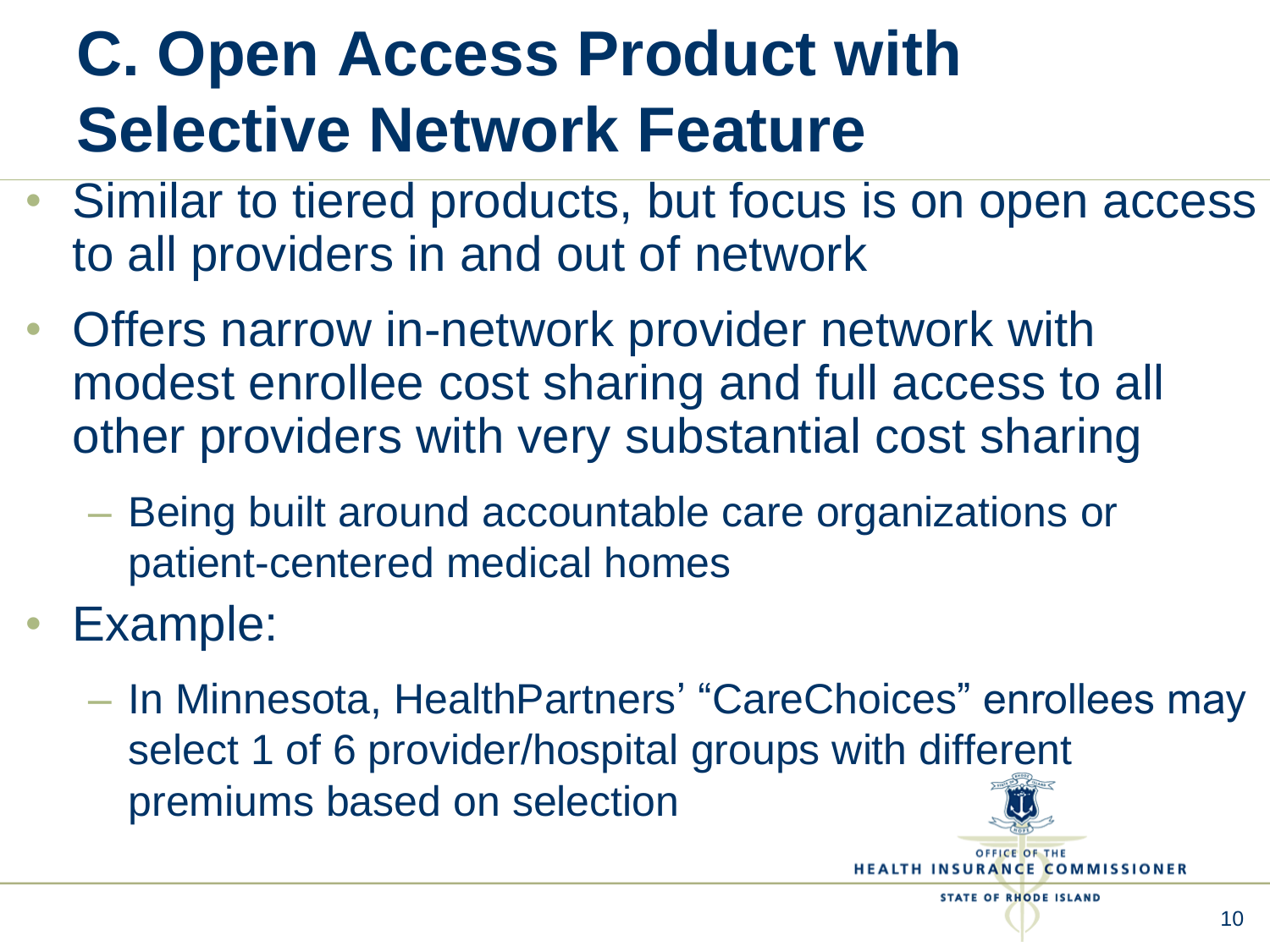#### **II. Promoting More Efficient Use of Health Care Services**

- Incentivizing medical step therapy and health care options coaching
- Plan encourages enrollee to use lower cost treatment option when outcomes are comparable
	- Waives co-payments/deductibles for lower-cost services
	- Example: Minnesota plan waives co-payment for physical therapy treatment of back pain if the patient tries it before a surgical option
- Plan offers health coaching and reduces cost sharing for any services received if the enrollee talked with a health coach about options before receiving services

**HEALTH INSURANCE COMMISSIONER STATE OF RHODE ISLAND**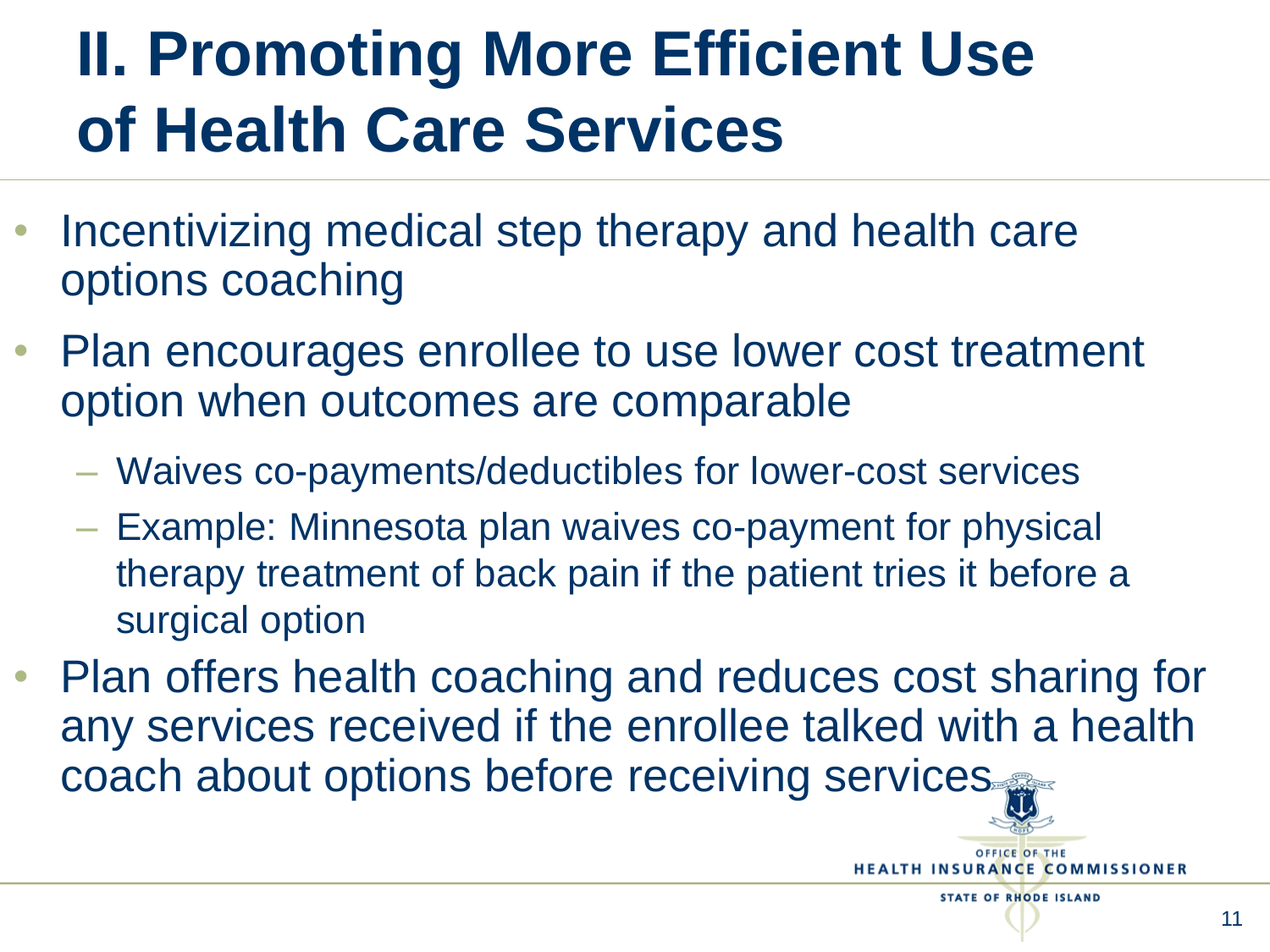#### **A. Multiple Plans Under a Single Premium**

- Blue Shield of California offers three separate plans for single premium designed to reduce costs:
	- **"Main Groove":** Limited network with small cost share. Must complete biometric screening and online health assessment to stay in this groove, (hopefully) leading to early identification of health risks
	- **"Care Groove":** Provides more intensive services to people with chronic conditions. Reduced cost sharing for key services; the member must select a primary care provider that specializes in management of the chronic condition(s).
	- "**Basic Groove":** Large network preferred provider network with high deductibles
- Plan offers health coaching and reduces cost sharing for any services received if the enrollee talked with a health coach about options before receiving services

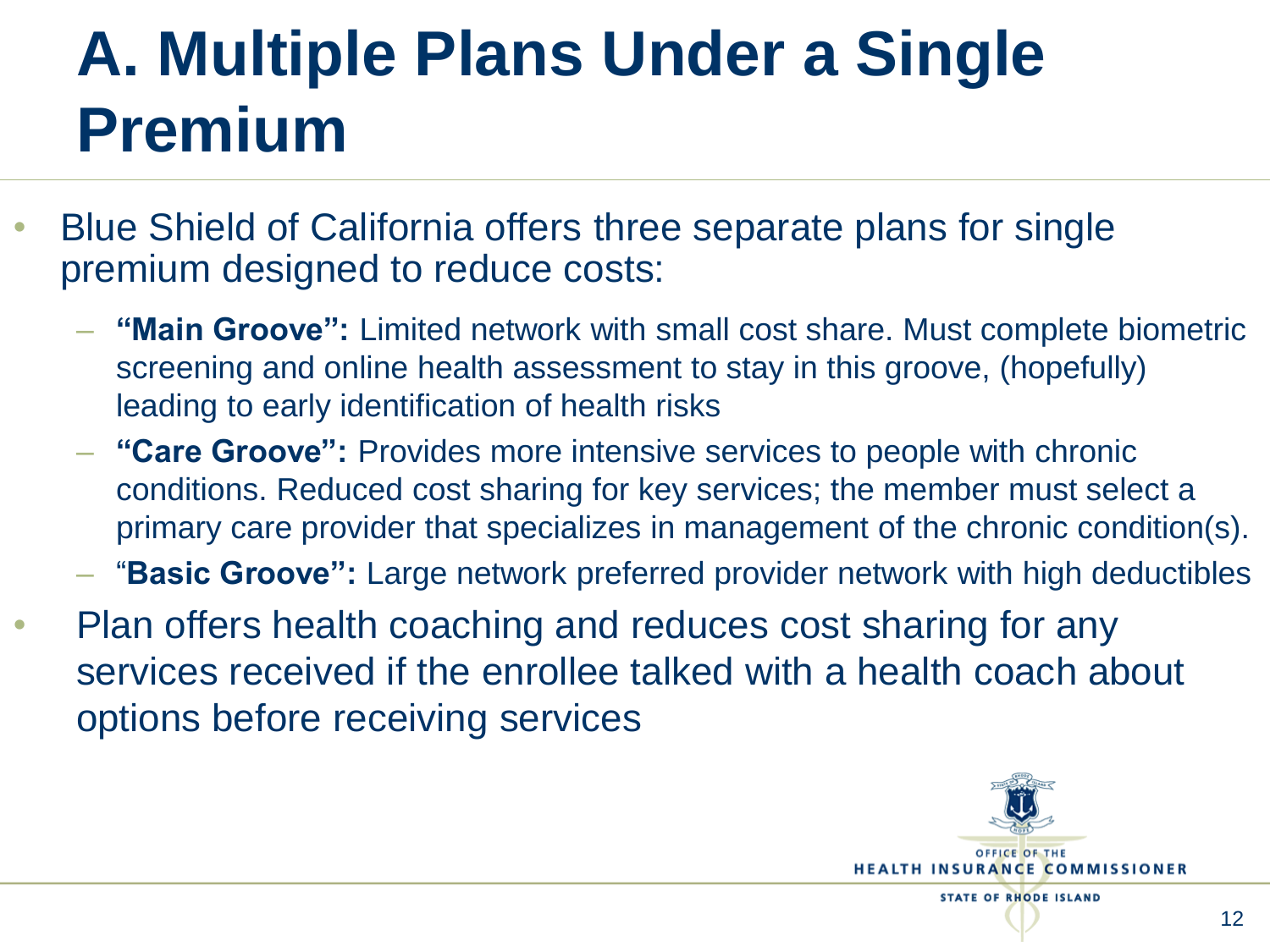## **B. Value-Based Benefit Design**

- Plan designs include incentives to encourage better management of chronic conditions, including incentives that cover recommended medical services, prescription drugs, broader wellness incentives, and online support tools and care management support.
- Examples:
	- Lower/no co-payments for drugs for chronic conditions
	- Zero co-payment for using a PCP associated with a medical home
	- Zero co-payment for preventive education (e.g., weight loss and smoking cessation)
- Cost savings variable depending upon exact design

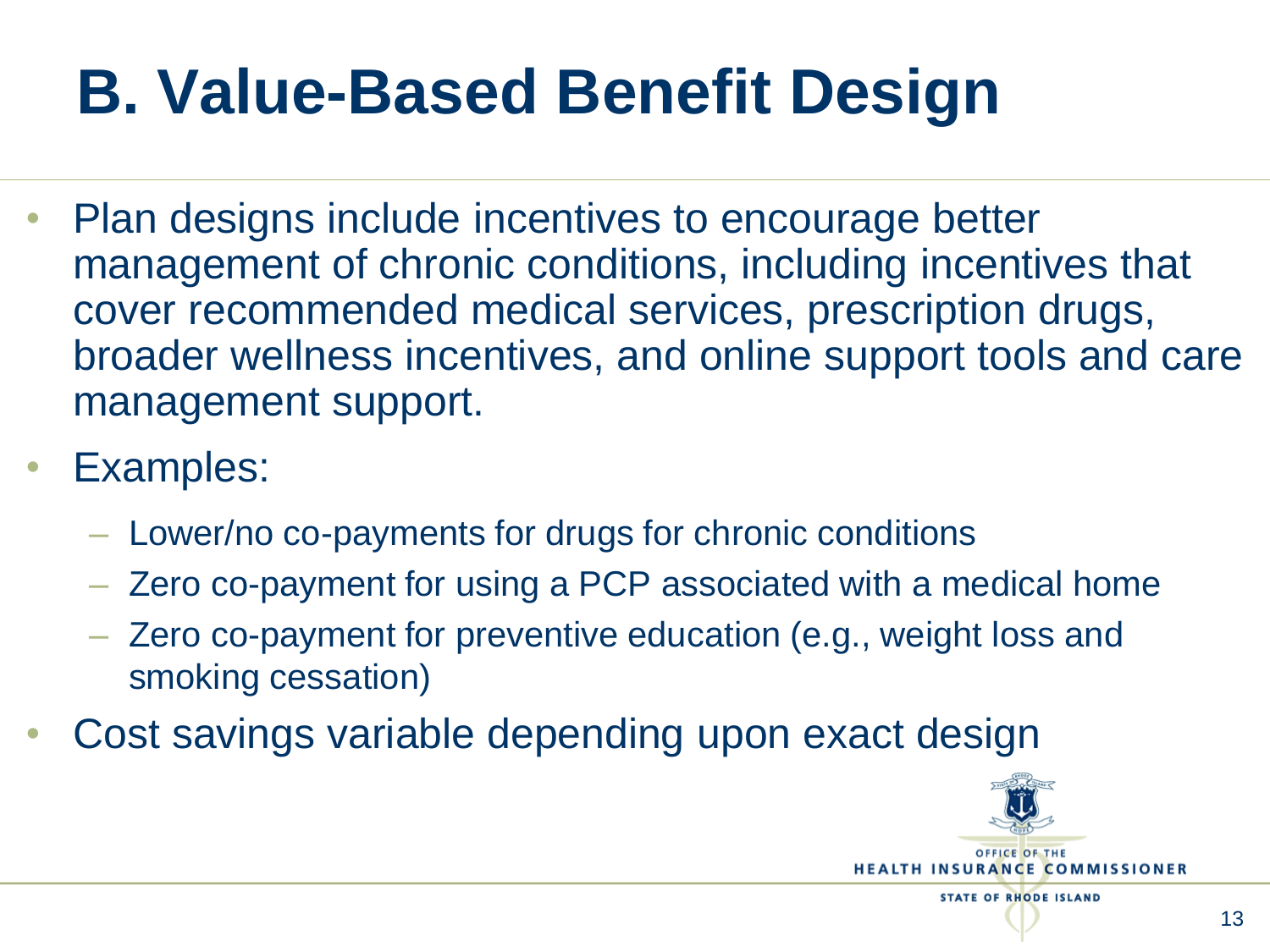#### **III. Encouraging Members to Better Manage Their Health**

- Plans focused on wellness are another approach
- Premium discounts also a feature here
- These plans may also reduce long-term health care costs

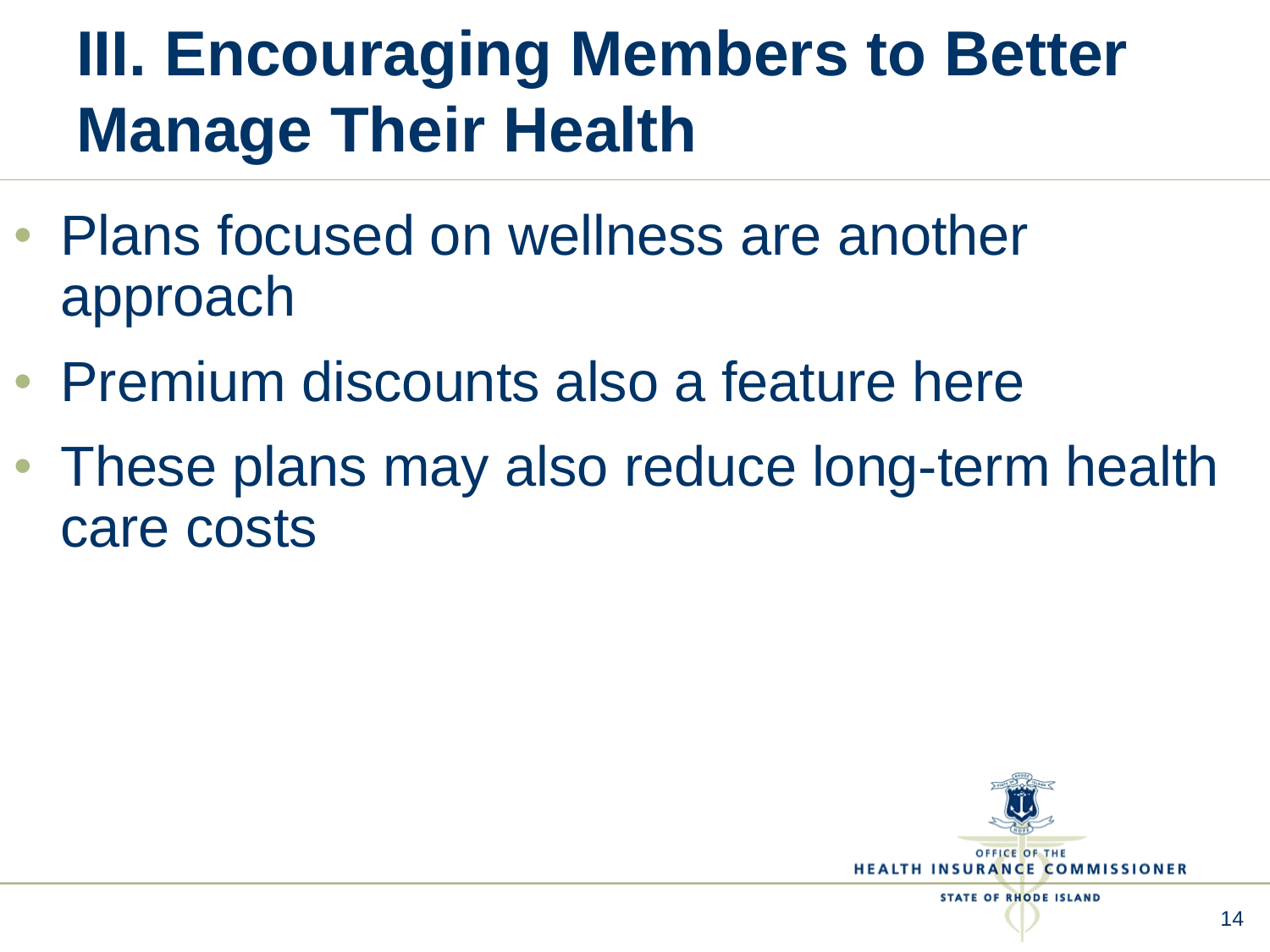#### **A. Encouraging Wellness to Lower Risk of Future Illness**

- Enhanced high deductible plan:
	- Health Incentive Account (HIA) provides strong wellness incentives
	- Not a tax-preferred account which is funded by employer
	- Employee earns HIA funds to pay for deductibles by performing specific wellness activities that are verified through claims (e.g., annual physical and cancer screenings and standard diabetes care—annual eye exam and laboratory tests)
	- Can be structured to eliminate deductible costs if all wellness activities are accomplished
	- Pilot account in Pennsylvania reduced trend to 0.3% from 6% in six years

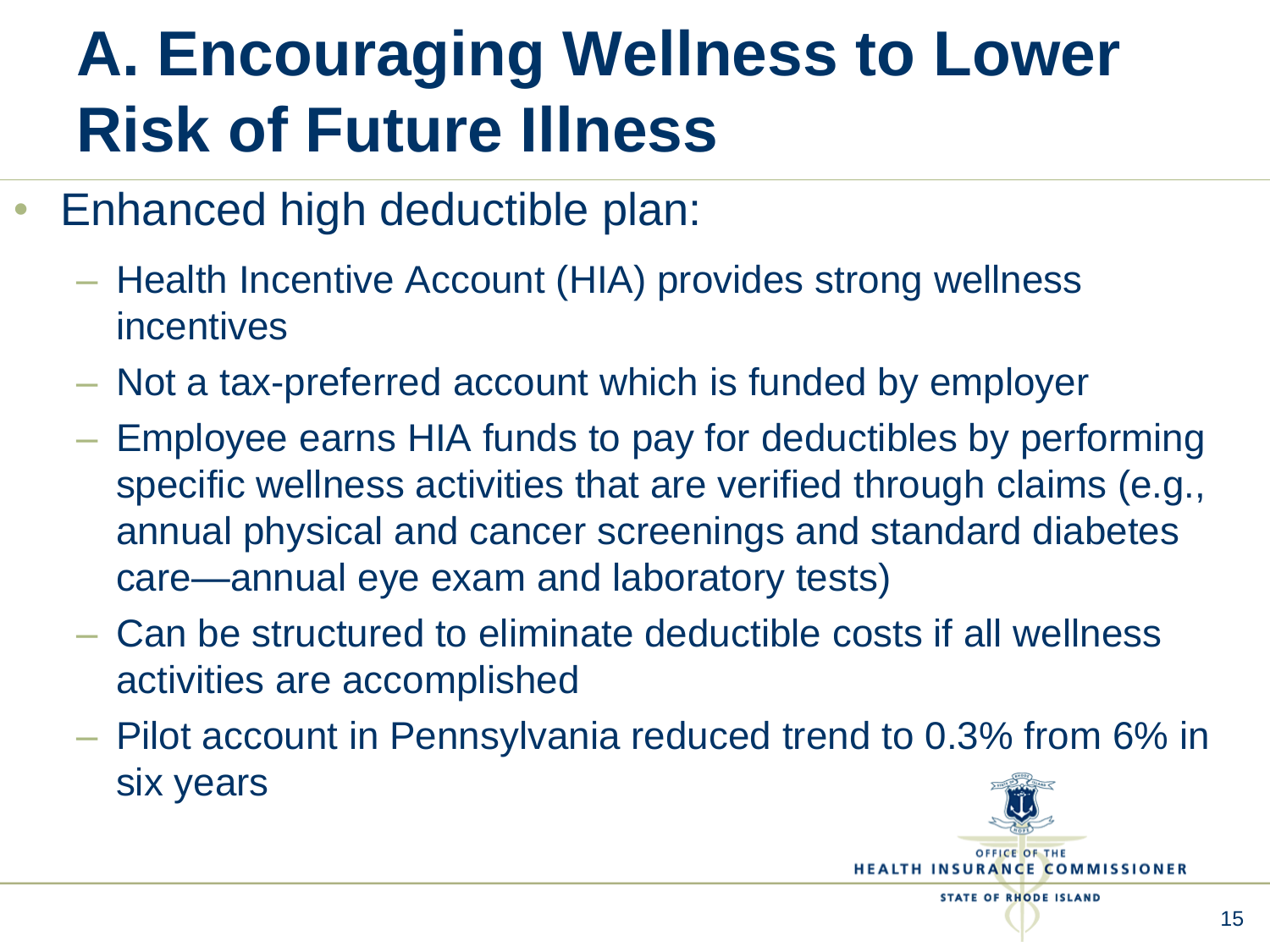## **B. Wellness Steps to Reduce Member Costs**

- Members rewarded (e.g., earn payments, placed in plan with richer benefits) if specific wellness steps undertaken
	- Complete online health assessment
	- Complete action plan with primary care provider
	- Obtain primary care provider verification that the action plan has been achieved
- Employers who offer the plan must take specific leadership steps to encourage wellness
- Example: Blue Cross Blue Shield Massachusetts' "Healthy Actions"
	- Employees can earn up to \$300 annually
	- Employers can earn 1.25% to 5% premium savings based on the percent of employees participating.

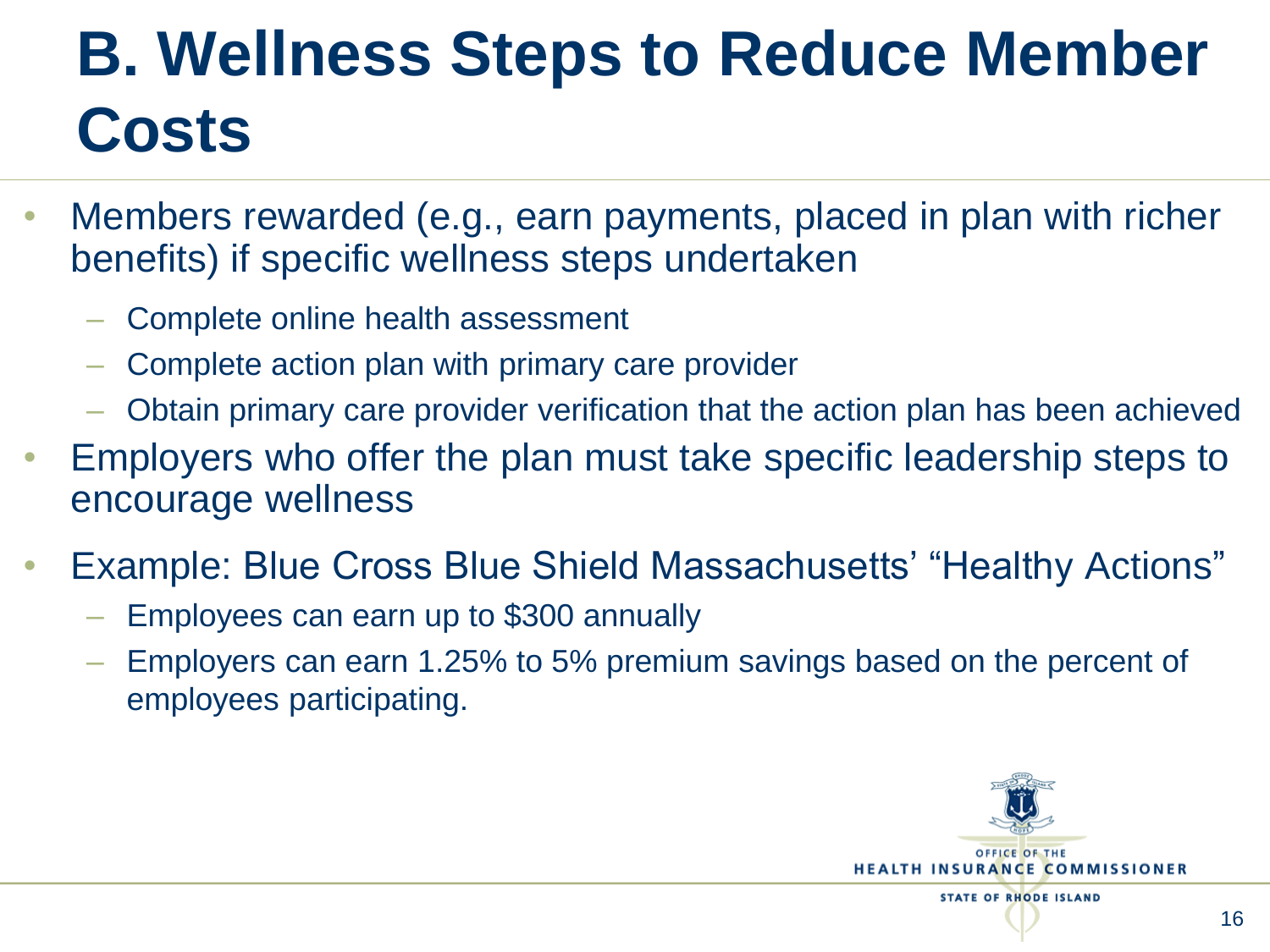## **C. Integrated Wellness Infrastructure**

- Wellness promotion no longer a "one-off" activity
	- Online health assessment and claims (medical and workers' compensation) analyzed to identify high risk enrollees
	- Enrollees can see program requirements and track achievement online; access online wellness resources (e.g., courses, information, and activity tracking tools)
	- Risks tied to health coaching outreach
	- Participation tracking also linked to incentive structure
	- Online access to HIA funds by providers at time of service
	- User-friendly website—engaging, not text-heavy

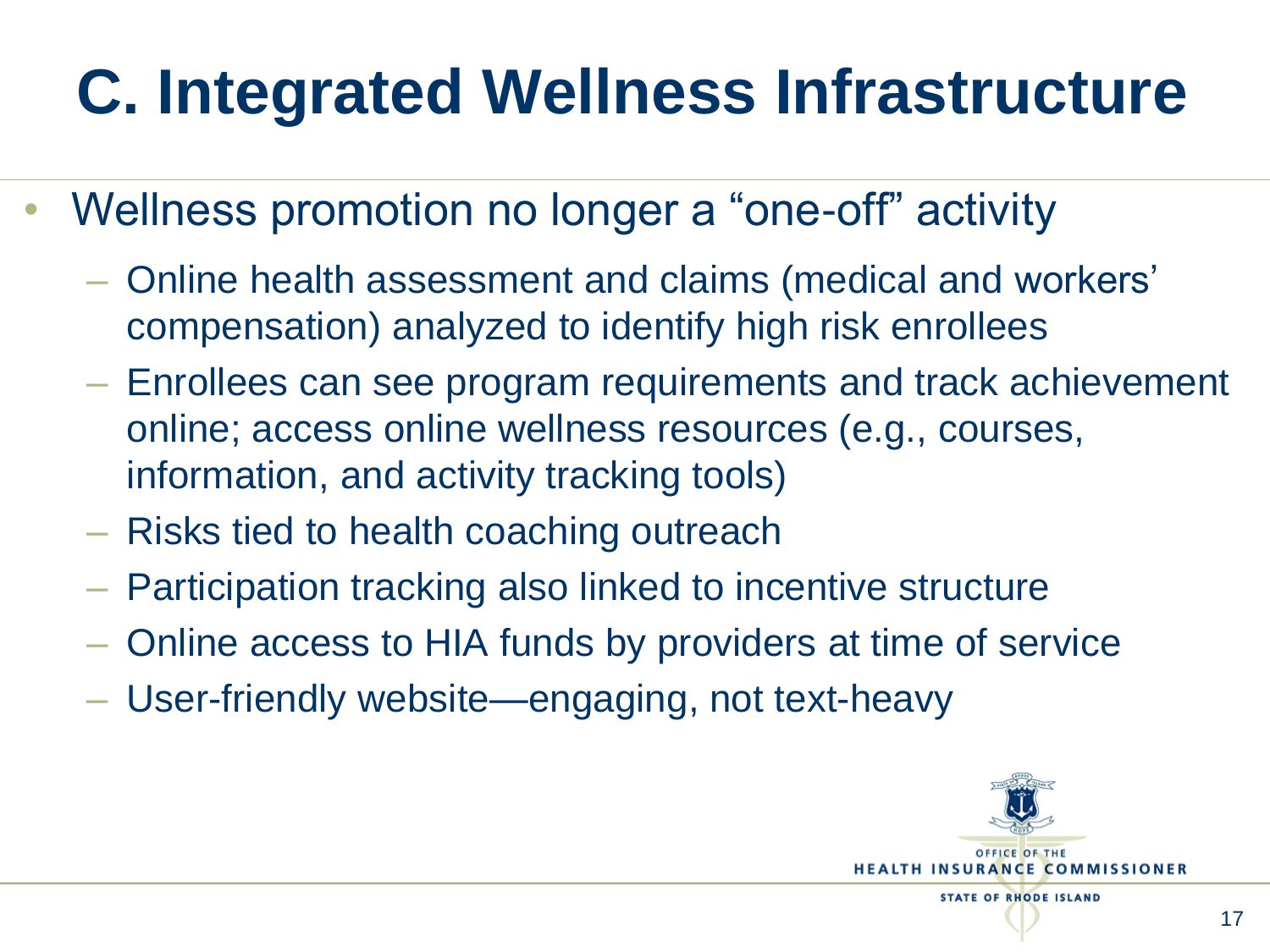

- Understanding the Current Environment
- Testing Innovation Opportunities
- Employer Options to Pursue with Payers

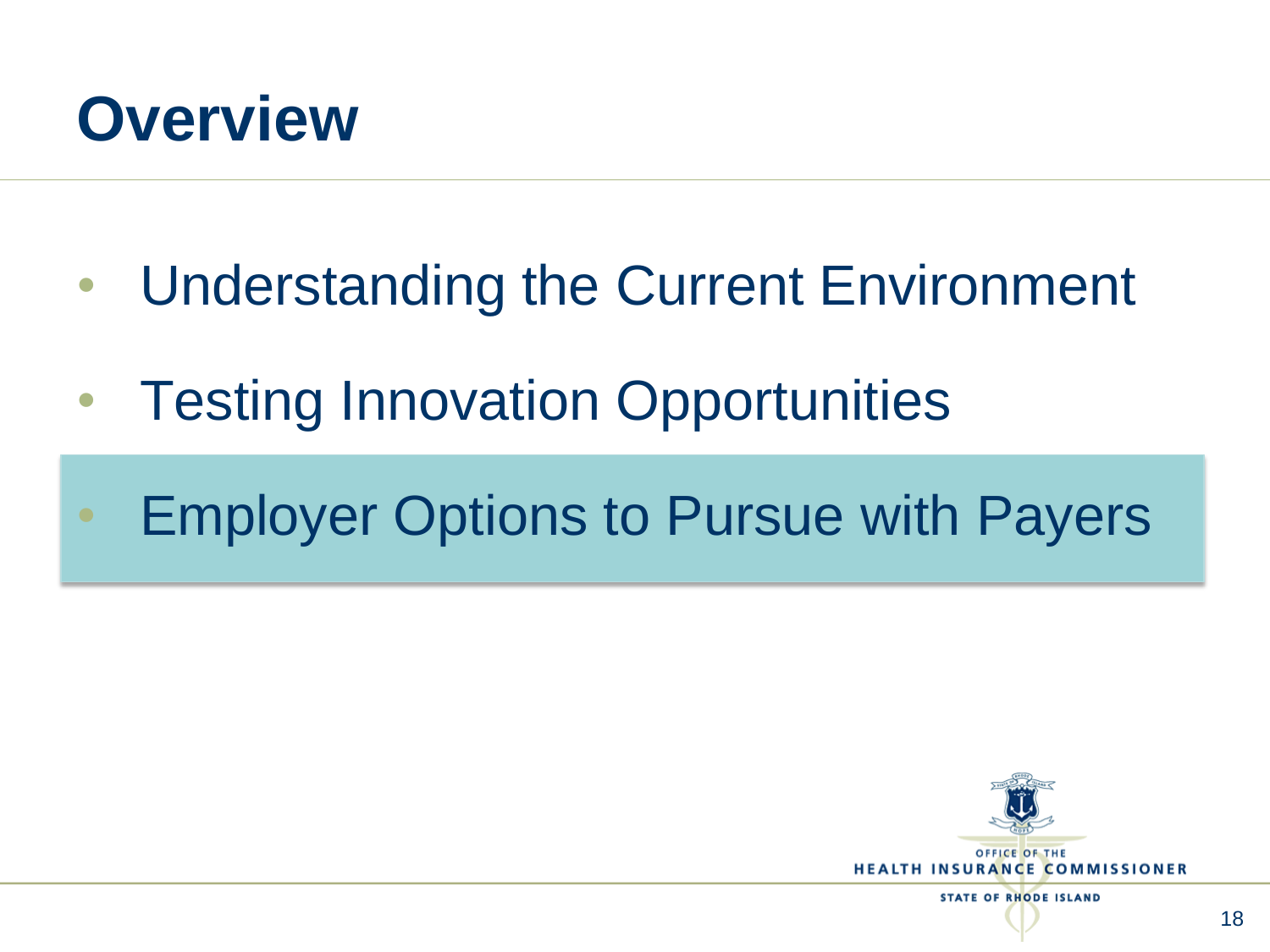## **Rhode Island Plan Offerings**

#### **Status of Rhode Island Plan Innovation by Insurer**

| <b>Innovation</b>                      | <b>Blue Cross</b><br><b>Blue Shield</b><br>of Rhode<br>Island | <b>Tufts Health</b><br><b>Plan</b> | <b>United Healthcare</b> |
|----------------------------------------|---------------------------------------------------------------|------------------------------------|--------------------------|
| 1. High Value Network                  | Yes                                                           | No.                                | <b>Yes</b>               |
| 2. Incentivized Medical Step Therapy   | <b>No</b>                                                     | No.                                | <b>No</b>                |
| 3. Multiple Plans Under Single Premium | <b>Yes</b>                                                    | <b>No</b>                          | <b>No</b>                |
| 4. Value-Based Benefit Design          | <b>Yes</b>                                                    | <b>No</b>                          | <b>No</b>                |
| 5. Enhanced High Deductible Plan       | <b>No</b>                                                     | <b>No</b>                          | No (Cost Estimator)      |
| 6. Wellness Steps                      | <b>Yes</b>                                                    | Yes                                | Yes                      |
| 7. Integrated Wellness Infrastructure  | In Process                                                    | In Process                         | In Process               |



**STATE OF RHODE ISLAND**